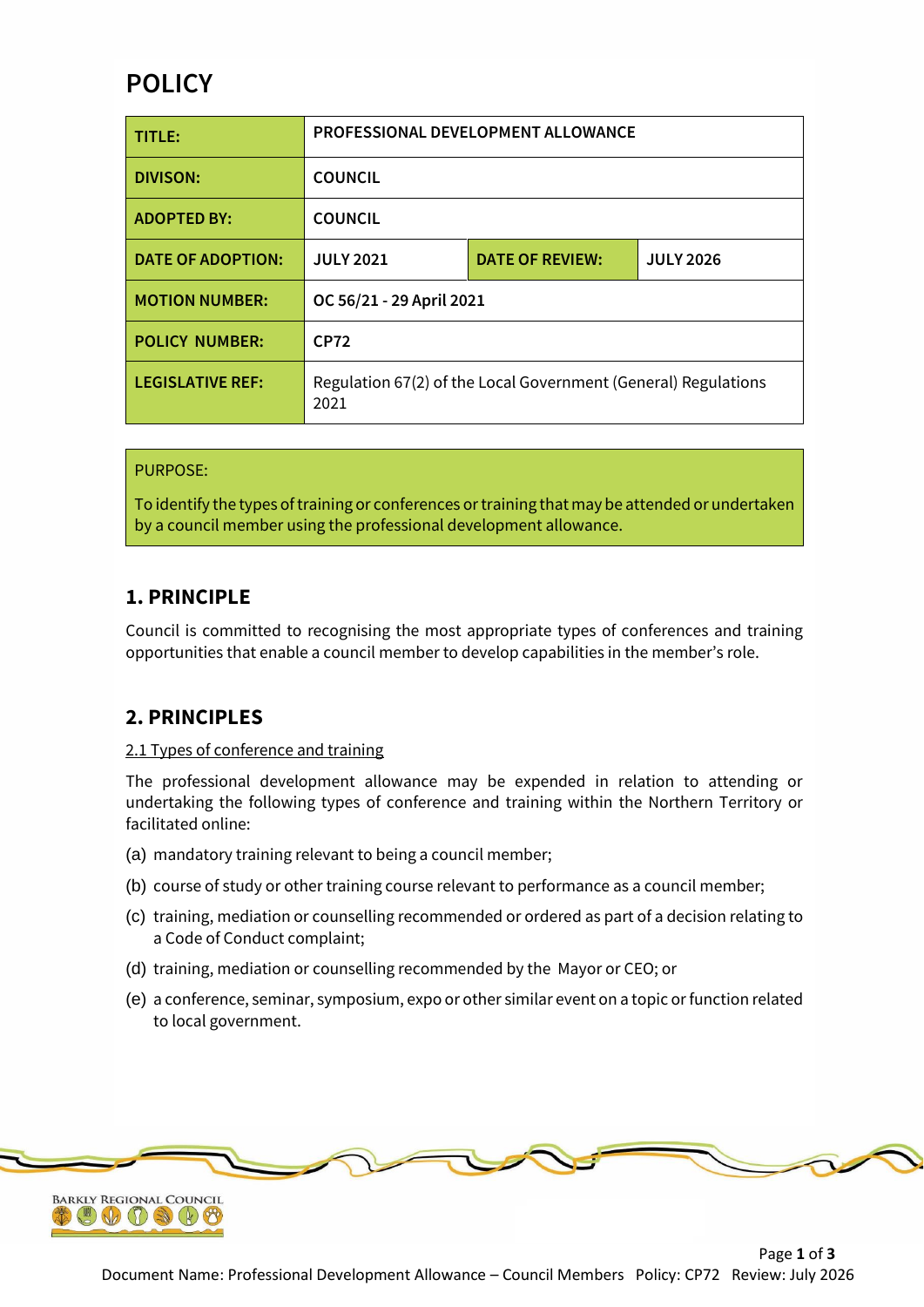#### 2.2 High-cost training courses

If a council member is attending a training course that exceeds the professional development allowance available in the current financial year:

- (a) any remaining professional development allowance in the current financial year is to be expended to partially pay for the training course; and
- (b) the outstanding cost of the training course may be expended against the professional development allowance of the council member in future financial years (only within the term of the Council).

Expenditure of the professional development allowance in future financial years will only be done on a reimbursement basis to a council member who has personally paid the remaining cost of the training course.

Access to reimbursement is subject to:

- (a) the council member remaining to be a council member in the future financial year(s) when a claim for reimbursement is made; and
- (b) any changes in the maximum amount of professional development allowance available in the future financial year(s) (which may reduce the reimbursement amount available).

#### 2.3 Travel costs

Costs for travel, accommodation and meals that are claimed in relation to use of the professional development allowance are to be paid from the council member's professional development allowance.

### **3. RELEVANT LEGISLATION, STANDARDS, POLICIES AND FORMS**

Australian Taxation Office Taxation Determination (relevant financial year)

Barkly Regional Council Reimbursement Claim Form

Local Government (General) Regulations 2021

### **7. ATTACHMENTS**

#### 7.2 Schedule One

This is the table showing the approved allowance rates and limits that Council proposed to pay in accordance with Section 106 (1) (b) of the Local Government Act 2019 (NT).

The approved allowance rate will be approved by Council resolution each new financial year and the schedule updated accordingly.

#### **4. EVALUATION AND REVIEW**

Within six (6) months of a new term of Council.